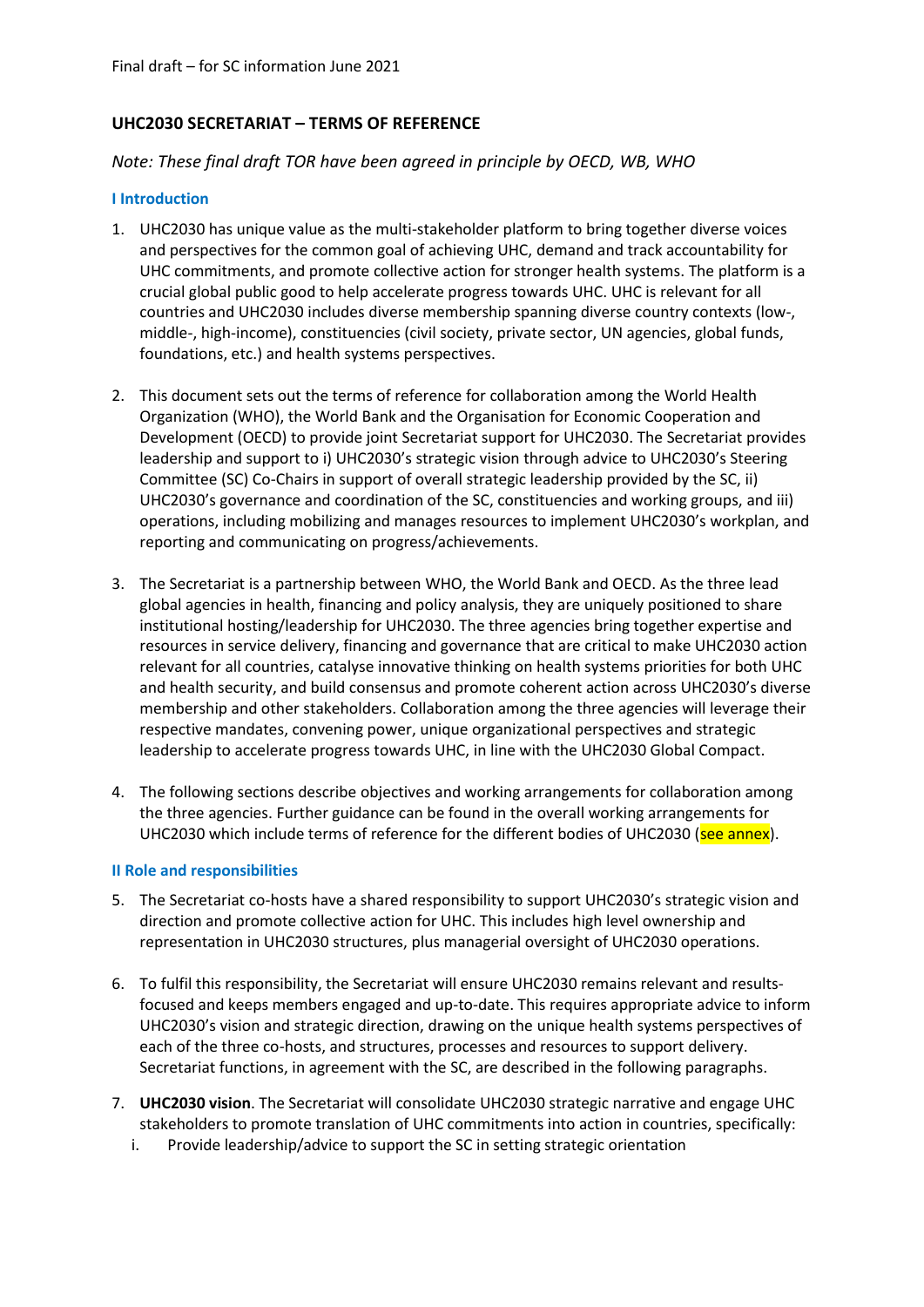- ii. Lead workplan development and reporting, including against results framework, and ensure workplan includes products that draw on relevant contributions and leadership across the three agencies
- iii. Support UHC2030's function of thought leadership on stronger health systems and play a lead role in developing and promoting coherent health systems messages and approaches for UHC, including by leveraging the three organisations' distinct roles and perspectives on health systems strengthening
- iv. Communicate clearly about UHC2030 value and action, based on strategic narrative agreed with SC, and mobilise partners around shared goals.
- 8. **UHC2030 governance.** The Secretariat will ensure effective structures, processes and resources:
	- i. Manage SC meetings preparation, ensure effective decisions are reached, and circulate decisions to all UHC2030 partners
	- ii. Take forward decisions and activities as agreed by the SC
	- iii. Support Steering Committee representatives with constituency consultation (as agreed in constituency ToRs) and consult with related partnerships, networks and alliances to identify priority issues for Steering Committee discussion
	- iv. Convene bi-monthly meeting with designated focal points from related partnerships, networks and alliances to share information and identify opportunities for collaboration, and participate in related initiatives' boards and committees as appropriate
	- v. Develop and update UHC2030's resource mobilization strategy (including financial contributions and in-kind support); conduct joint fundraising among host agencies.
- 9. **Secretariat operations**. The Secretariat will ensure efficient management and administration, including:
	- i. Oversee effective implementation of UHC2030's workplan
	- ii. Organize UHC2030-hosted events and meetings
	- iii. Coordinate workstreams and working groups
	- iv. Oversee and update UHC2030 website, social media and communications strategy
	- v. Manage contracts, mobilize resources and disburse funds to implement UHC2030 workplan
	- vi. Prepare an annual Secretariat report of progress.

## **III Working arrangements**

- 10 The Secretariat will be led by one high-level representative, and/or a nominated deputy, from each of the three agencies (indicatively at the level of Assistant Director-General / Global Director / Director General). Each of these 'principals' will have a seat on the UHC2030 Steering Committee, and accountability to the Steering Committee for overall Secretariat delivery.
- 11 Each agency will assign a focal point for UHC2030 operations (i.e. a day-to-day 'operational colead' for the Secretariat's work). The WHO focal point will act as overall Secretariat Coordinator. The focal points will be jointly responsible for reporting to the three Secretariat principals.
- 12 Each agency will nominate staff for specific aspects of coordination/facilitation and workplan implementation. All staff contributing to the Secretariat should have clearly defined and agreed responsibilities and expectations, and will be accountable to one of the focal points and/or a designated task lead (depending on arrangements for specific workplan activities). The focal points will ensure that individual staff members' Secretariat responsibilities and accountability for delivery are reflected also in performance management within their 'home' agency.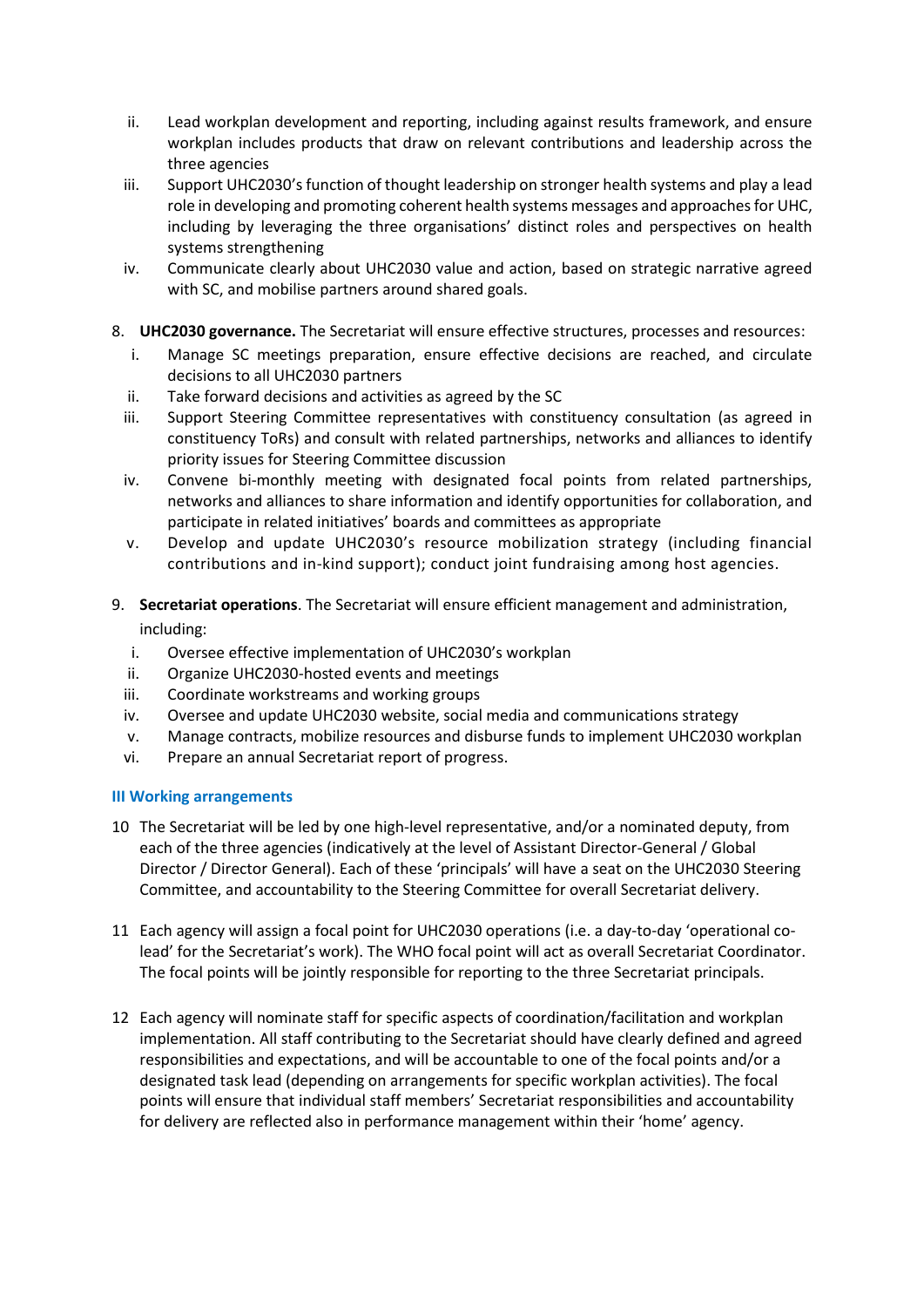- 13 Funding arrangements for UHC2030-related activities will be agreed up front across the three agencies, based on the overall UHC2030 budget approved by the Steering Committee. The Secretariat Coordinator will be responsible for day-to-day financial management/oversight.
- 14 Principals (or their nominated deputies) will meet on a quarterly basis to review progress and key issues/decisions (twice per year immediately prior to UHC2030 Steering Committee meetings, twice per year between Steering Committee meetings). The focal points will provide written updates as needed.
- 15 The three co-hosting agencies take joint responsibility for mobilizing the necessary funds to support the functioning of UHC2030 and the delivery of its workplan.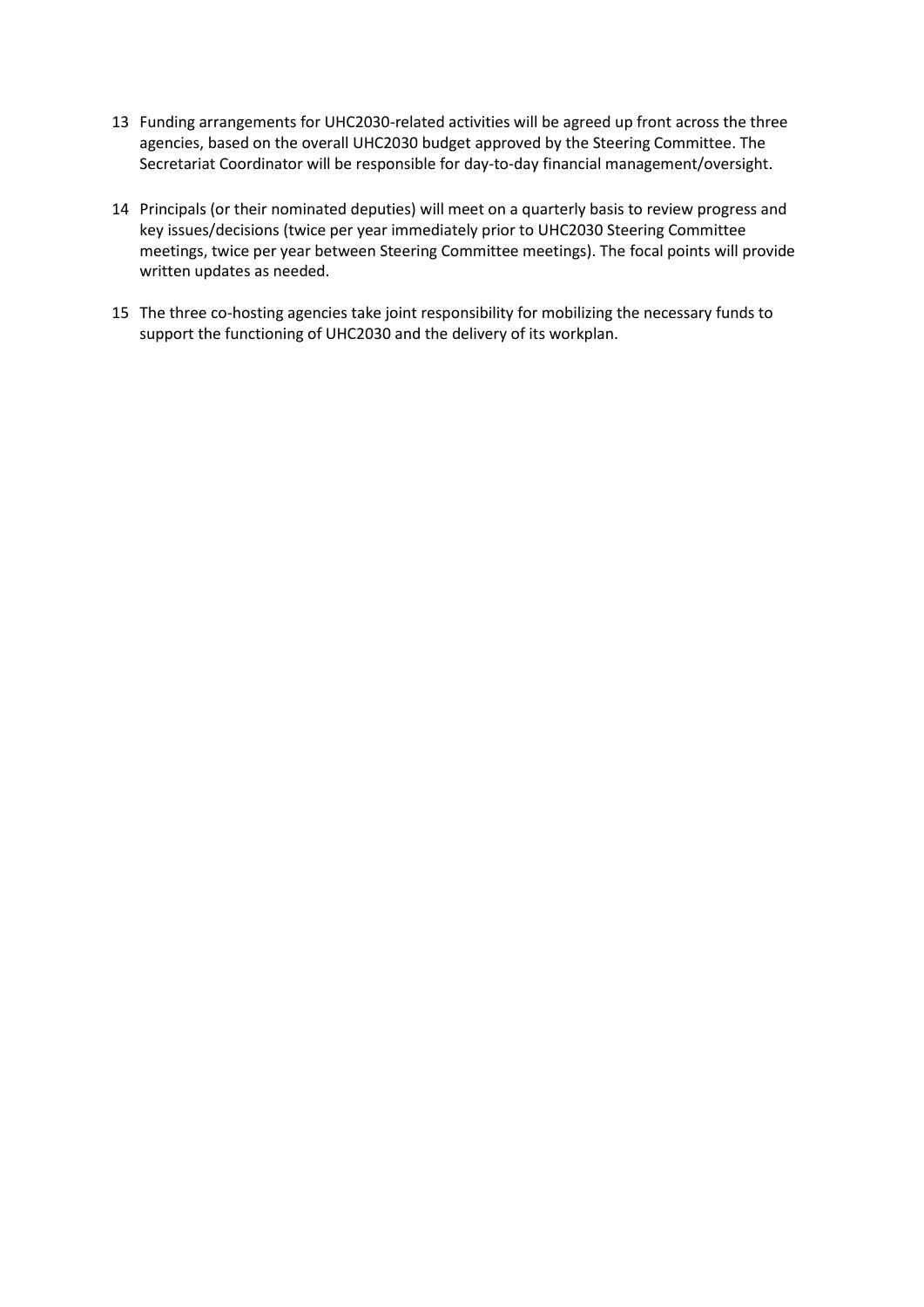**Annex – Summary of Secretariat responsibilities (indicative)**

|                                 | <b>WHO</b>                                                                                                                                      | <b>World Bank</b>                                         | <b>OECD</b>                             |  |  |  |  |
|---------------------------------|-------------------------------------------------------------------------------------------------------------------------------------------------|-----------------------------------------------------------|-----------------------------------------|--|--|--|--|
| <b>Vision</b>                   |                                                                                                                                                 |                                                           |                                         |  |  |  |  |
| i. Strategic advice to SC Co-   | Principals: participate in 2 SC meetings per year, plus preparatory call with Co-Chairs                                                         |                                                           |                                         |  |  |  |  |
| <b>Chairs</b>                   |                                                                                                                                                 |                                                           |                                         |  |  |  |  |
| ii. Workplan development &      | <b>Quarterly Secretariat call with Principals</b>                                                                                               |                                                           |                                         |  |  |  |  |
| workplan/results reporting      | Coordinate annual workplan                                                                                                                      | Review/comment, contribute for products responsible for   |                                         |  |  |  |  |
|                                 | Compile 2 progress updates per year<br>to SC                                                                                                    | Contribute reporting                                      |                                         |  |  |  |  |
| iii. Thought leadership &       | Develop thought leadership plan                                                                                                                 | Review/comment; agree lead/ownership of specific products |                                         |  |  |  |  |
| messaging                       | Lead & contribute to relevant blogs & thought leadership products; reflect perspectives & added value of all 3 agencies                         |                                                           |                                         |  |  |  |  |
| iv. Make case for UHC2030       | Jointly develop + promote 'case for support' and other strategic products                                                                       |                                                           |                                         |  |  |  |  |
|                                 | Articulate UHC2030 role + added value across host agencies and with partners; 'walk the talk' for UHC2030 in relevant<br>HSS forums/initiatives |                                                           |                                         |  |  |  |  |
| Governance                      |                                                                                                                                                 |                                                           |                                         |  |  |  |  |
| i. SC meetings                  | Coordinate SC preparation                                                                                                                       | Review agendas, lead relevant sessions                    |                                         |  |  |  |  |
|                                 | <b>SC logistics</b>                                                                                                                             |                                                           |                                         |  |  |  |  |
| ii. SC follow-up                | Coordinate SC follow-up                                                                                                                         | SC follow-up actions as needed                            |                                         |  |  |  |  |
| iii. Constituency engagement    | Coordinate overall constituency                                                                                                                 | Host + coordinate Private Sector                          | Co-coordinate high income countries     |  |  |  |  |
|                                 | engagement                                                                                                                                      | Constituency                                              | constituency (incl. strategic direction |  |  |  |  |
|                                 | Manage CSEM contract                                                                                                                            |                                                           |                                         |  |  |  |  |
|                                 | Calls with constituencies pre/post SC meetings                                                                                                  |                                                           |                                         |  |  |  |  |
| iv. Health systems partnerships | Coordinate 'UHC2030 related                                                                                                                     |                                                           |                                         |  |  |  |  |
| & networks                      | initiatives'                                                                                                                                    |                                                           |                                         |  |  |  |  |
| v. Resource mobilization        | <b>Coordinate Resource Mobilization</b>                                                                                                         | Participate in RM sub-group                               |                                         |  |  |  |  |
|                                 | sub-group                                                                                                                                       |                                                           |                                         |  |  |  |  |
|                                 | Joint fundraising/proposals                                                                                                                     |                                                           |                                         |  |  |  |  |
| <b>Secretariat operations</b>   |                                                                                                                                                 |                                                           |                                         |  |  |  |  |
| i. Oversee workplan             | Coordinate workplan implementation                                                                                                              | Review/contribute                                         |                                         |  |  |  |  |
| implementation                  | Weekly team call                                                                                                                                | Monthly focal points call                                 |                                         |  |  |  |  |